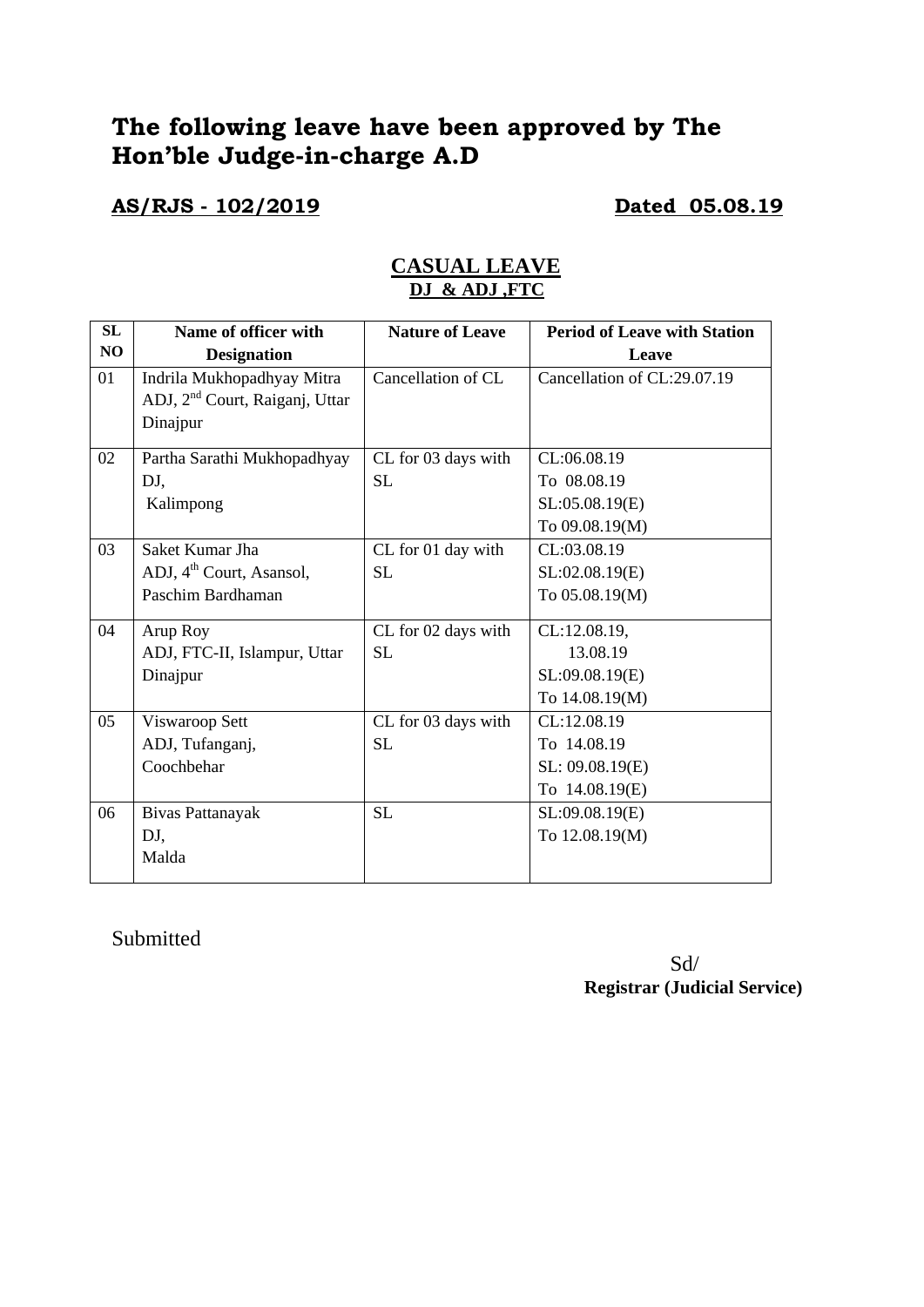### **The following leave have been approved by the Hon'ble Judge-in-Charge A.D.**

**AS/RJS- 98 /2019 Dated : 05.08.2019** 

## **DJ/ADJ**

| SL<br>NO | Name of officer with<br><b>Designation</b>                                                          | <b>Nature of</b><br>Leave        | <b>Period of Leave with Station</b><br>Leave                                                                                                    |
|----------|-----------------------------------------------------------------------------------------------------|----------------------------------|-------------------------------------------------------------------------------------------------------------------------------------------------|
| 01.      | Sri Ashutosh Kumar<br>Singh<br>ADJ, Diamond Harbour,<br>24pgs(S)                                    | Earned<br>Leave for<br>12 days   | From 23.07.2019<br>to 03.08.2019<br>Suffixing: 04.08.19<br>$SLP: 22.07.19$ (E)<br>to 05.08.19(M)                                                |
| 02.      | Smt. Sarbani Mallik<br>Chattopadhyay<br>ADJ, 1 <sup>st</sup> Court, Howrah                          | Earned<br>Leave for<br>09 days   | From 31.07.2019<br>to 08.08.2019                                                                                                                |
| 03.      | Sri D.N.Roy Barman,<br>ADJ, 1 <sup>st</sup> Court, Raiganj,<br>Uttar Dinajpur,                      | Commuted<br>Leave for<br>05 days | From: 15.07.2019<br>to 19.07.2019                                                                                                               |
| 04.      | Sri Ramesh Kumar<br>Pradhan<br>ADJ, $2nd$ Court,<br>Purulia                                         | Earned<br>Leave for<br>04 days   | From: 31.07.2019<br>to 03.08.2019<br>Suffixing: 04.08.2019<br>SLP: 30.07.2019<br>To 05.08.2019                                                  |
| 05.      | Smt. Sutanuka Nag<br>ADJ, $1st$ Court,<br>Malda                                                     | Earned<br>Leave for<br>05 days   | From 27.08.2019 to 31.08.2019<br>Prefixing: 23.08.2019<br>to 26.08.2019<br>Suffixing: 01.09.2019<br>SLP: 22.08.2019 (N)<br>31.08.2019 (E)<br>to |
| 06.      | Smt. Indrila<br>Mukhopadhyay Mitra<br>ADJ, 2 <sup>nd</sup> Court, Raiganj,<br><b>Uttar Dinajpur</b> | Earned<br>leave for 15<br>days   | From 15.07.2019<br>to 29.07.2019                                                                                                                |